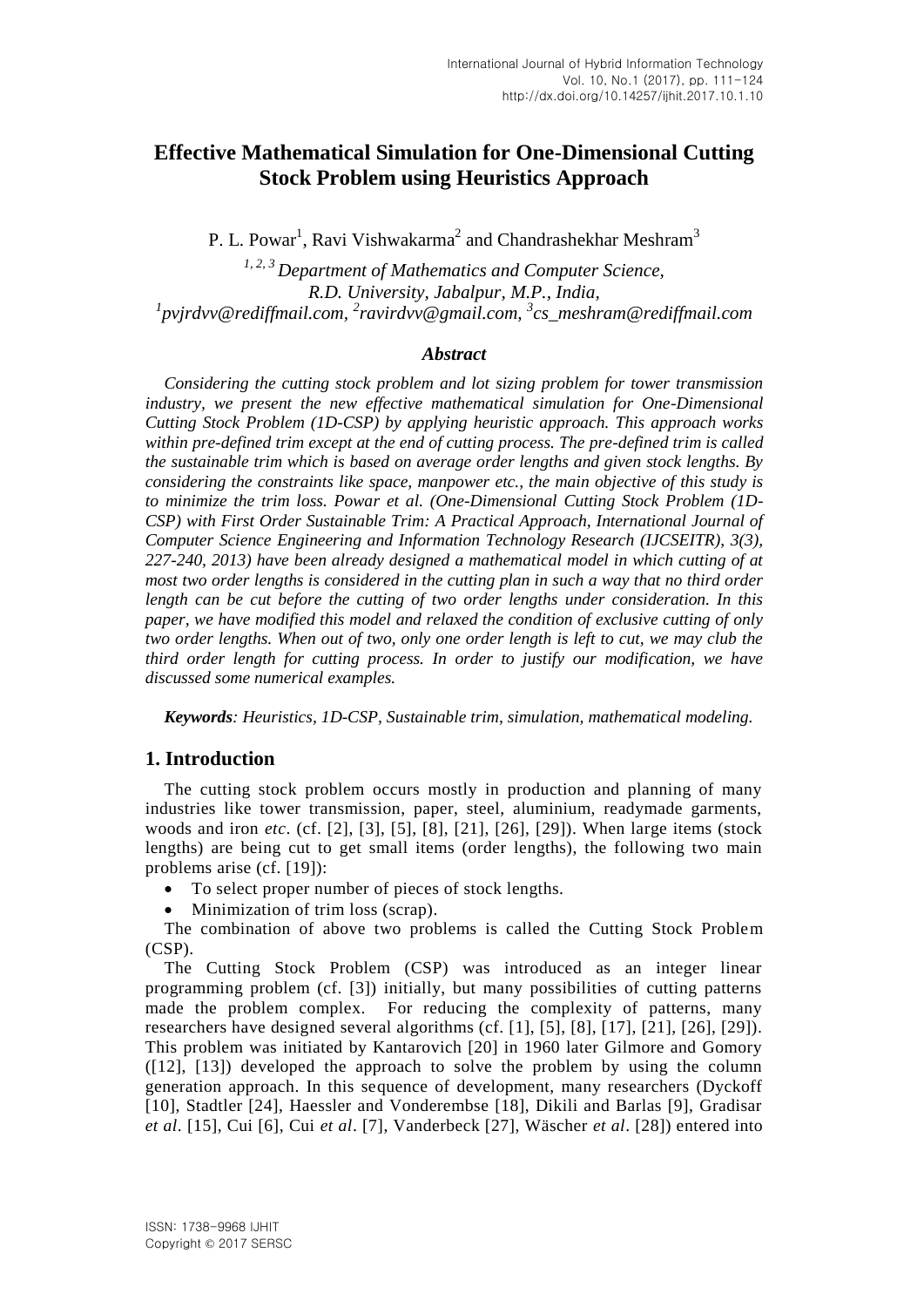this field and contributed different formulations and approaches to solve this problem.

A method for solving (1D-CSP) with usable leftover (CSPUL) has been presented by Gradisar *et al*. [16] for the cases where the ratio between the average stock and average order length is less than 3. Trkman *et al*. [25] described minimization of trim loss problem and costs incurred for handling the leftover after the completion of the cutting of required number of order lengths.

Mobashar and Ekici [22] have given new formulation for CSP by considering additional issue like setup cost and developed two local search algorithms and heuristic algorithm based on column generation. Using CSP, the routing problem for vehicle involving time constraint and lot size problem which is designed to act in a particular way considering setup time, Gondzio *et al*. [14] presented computational experiments and discussed the column generation technique for primal–dual.

Garraffa *et al*. [11] studied a new generation of the (1D-CSP) by using the cut losses dependent criterion on the cutting of items sequentially. Cui and Tang [7] have presented a value correction approach for One Dimensional Multiple Stock Size Cutting Stock Problem (1DMSSCSP) following the sequential steps. The algorithm designed for generating pattern set for 1DMSSCSP has been developed by Cui *et al*. (cf. [4]).

Recently, the working space for the industries has been squeezed remarkably in metropolitan cities as the industrial development is growing very fast globally. In almost all industries where the cutting of smaller lengths from the longer stock lengths of different dimensions is desired, maintenance of stock with different lengths is a major problem. Sorting of sufficiently large number of order lengths (approximately more than one thousand) after each stage of cutting and keeping them in the form of heaps till the entire cutting process is over, is another complex job carried over manually and is obviously space consuming.

Considering these issues, Power *et al*. [23] have designed a mathematical model for 1D-CSP and developed the algorithm for the heuristic approach which resolves these issues up-to some extent. As considered in [23], we also propose to cut not more than two order lengths at one stage of cutting in our heuristic method with a different approach; it takes care of space constraint and sorting problem. The cutting process adopted in [23] has been designed in such a way that at one step of cutting only two order lengths are cut and the process continues till the total required number of pieces of the selected order lengths are cut.

In the present paper, we have introduced a modification in designing the cutting plan, we have also considered the cutting of two order lengths at one stage of cutting but in case when during the cutting process one type of order length is left to cut, we shift it to the next set of remaining data instead of cutting alone. It is very interesting to note that this modification in the cutting plan results minimum trim loss up-to large extent, which is the major focus of 1D-CSP. Extracting the data from KEC International, we have explored the comparative study of these two approaches of cutting and concluded that this new method brings down the trim loss from 0.05888% to 0.03105% for the Data Set-1 and from 0.2128% to 0.0065% for Data Set-2 which is quite significant.

The rest of the contents of the article is organized as: the next section 2 covers prerequisites; section-3 contains the modeling of the problem; section-4 proposes Heuristic approach; section-5 describes Numeric computation and the last section-6 concludes the article.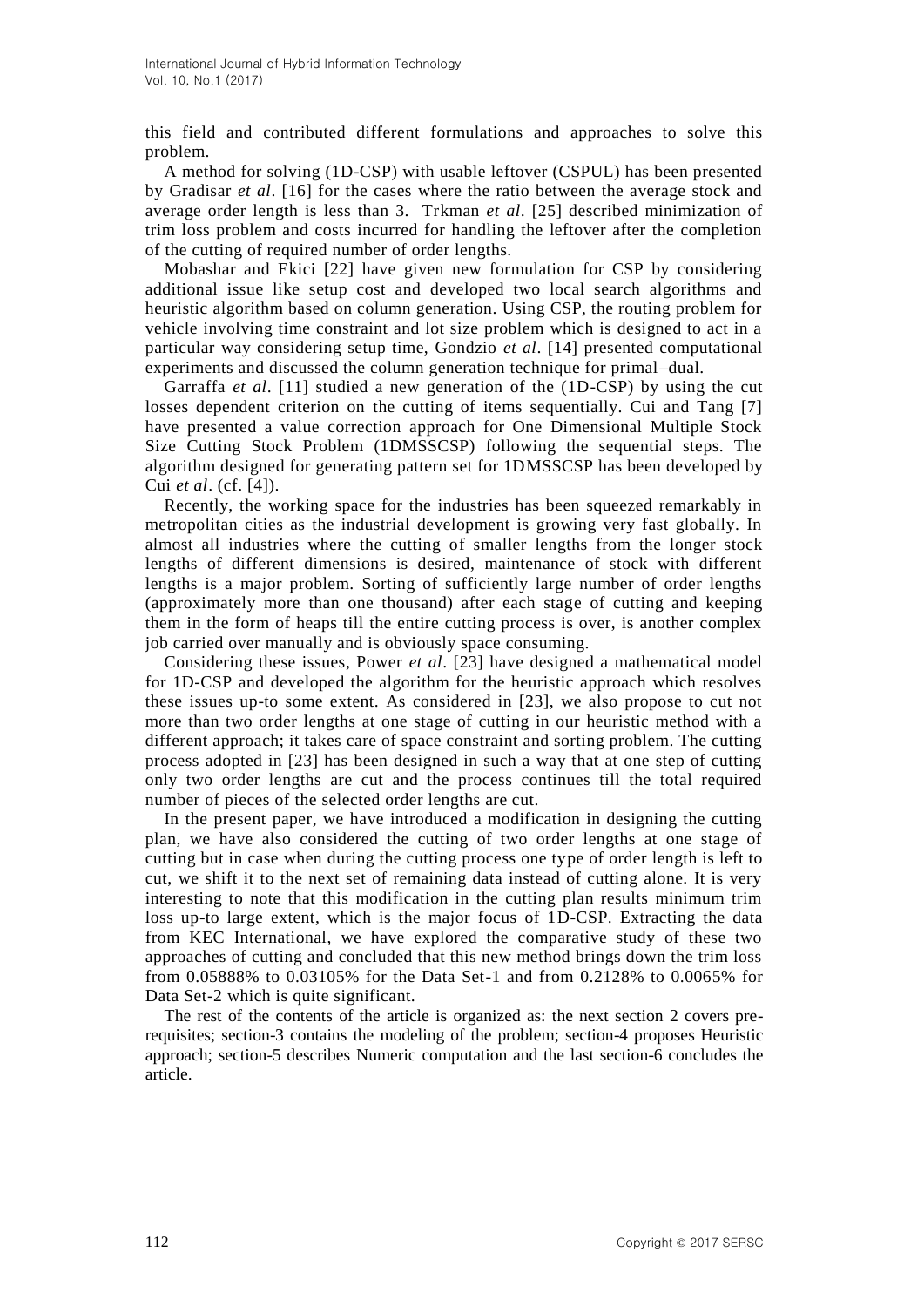# **2. Pre-requisites**

In this section, we introduce the notations and define the sustainable trim for given set of data.

### **2.1. Notations**

The lengths are considered as integers throughout the paper, if the lengths are not integer values then all lengths can be converted into integers by multiplying them with  $10^n$ , for suitable positive integer n. The notations are:

 $B(\mathcal{R})$ - Block of integers 1, 2, 3, ...,  $\mathcal{R}$ ,

 $\sigma_i$ - Order lengths,  $i=1, 2, 3, ..., n$ ,

 $p_i$ - Number of pieces of required order lengths  $\sigma_i$ ,

 $s_i$ - Stock lengths,  $j=1, 2, 3, ..., m$ .

### **2.2. Sustainable Trim by Using Average (cf. [23])**

Considering order lengths with required number of pieces and stock lengths, we define the average of order lengths as follows:

$$
\mathcal{L} = \frac{\sigma_1 p_1 + \dots + \sigma_n p_n}{p_1 + \dots + p_n} = \frac{\sum_{i=1}^n \sigma_i p_i}{\sum_{j=1}^n p_j}
$$

Next, we define

 $\mathcal{L}_{k} = |\mathcal{S}_{k} - i\mathcal{L}|$ 

( $k = 1, 2, ..., m$  and i is an appropriate positive integer  $\ge 1$ , for which  $\mathcal{L}_k$  is minimum)

where  $s_1, s_2, ..., s_m$  are the stock lengths. We finally define  $t_s = \frac{\sum_{k=1}^{m} L}{m}$ (1)

 $\boldsymbol{m}$ which is the desired **sustainable trim**.

# **3. Mathematical Simulation of the Problem**

In this section, we refer the mathematical model designed in [23] and modify it. The modified version has been discussed in Mathematical Model (b).

### **3.2. Mathematical Model (a) by Power et al. [23]**

Considering the order lengths  $\sigma_1, \sigma_2, ..., \sigma_n$  with corresponding required pieces  $p_1, p_2, ..., p_n$  respectively, we define for  $i \neq j$ ,  $i, j \in B(n)$ ,

$$
p_i = n_1 \alpha_{i1} + p_{i1}, \qquad p_j = n_1 \alpha_{j1} + p_{j1}
$$
 (2)

Consider the combination of  $\sigma_i$  and  $\sigma_j$  as,

$$
\mathcal{Y}_{ij}^1 = \alpha_{i1}\sigma_i + \alpha_{j1}\sigma_j
$$

by considering the appropriate values of  $n_1$  in such a way that the  $\mathcal{Y}_{i,i}^1$  satisfy the following condition:

$$
0 \leq s_r - y_{ij}^1 = w_r(\text{say}) \leq t_s
$$

for some value of  $r (r = 1, 2, ..., m)$ . The value of  $n_1$  is chosen in such a way that  $w_r$  admits a minimum value of  $(s_r - y_{ij}^1)$  lying within the stipulated range to  $t_s$ .

Applying the same technique select a number  $n_2$  for  $p_{i1}$  and  $p_{i1}$  satisfying the following condition:

$$
p_{i1} = n_2 \alpha_{i2} + p_{i2}, \qquad p_{j1} = n_2 \alpha_{j2} + p_{j2}
$$
 (3)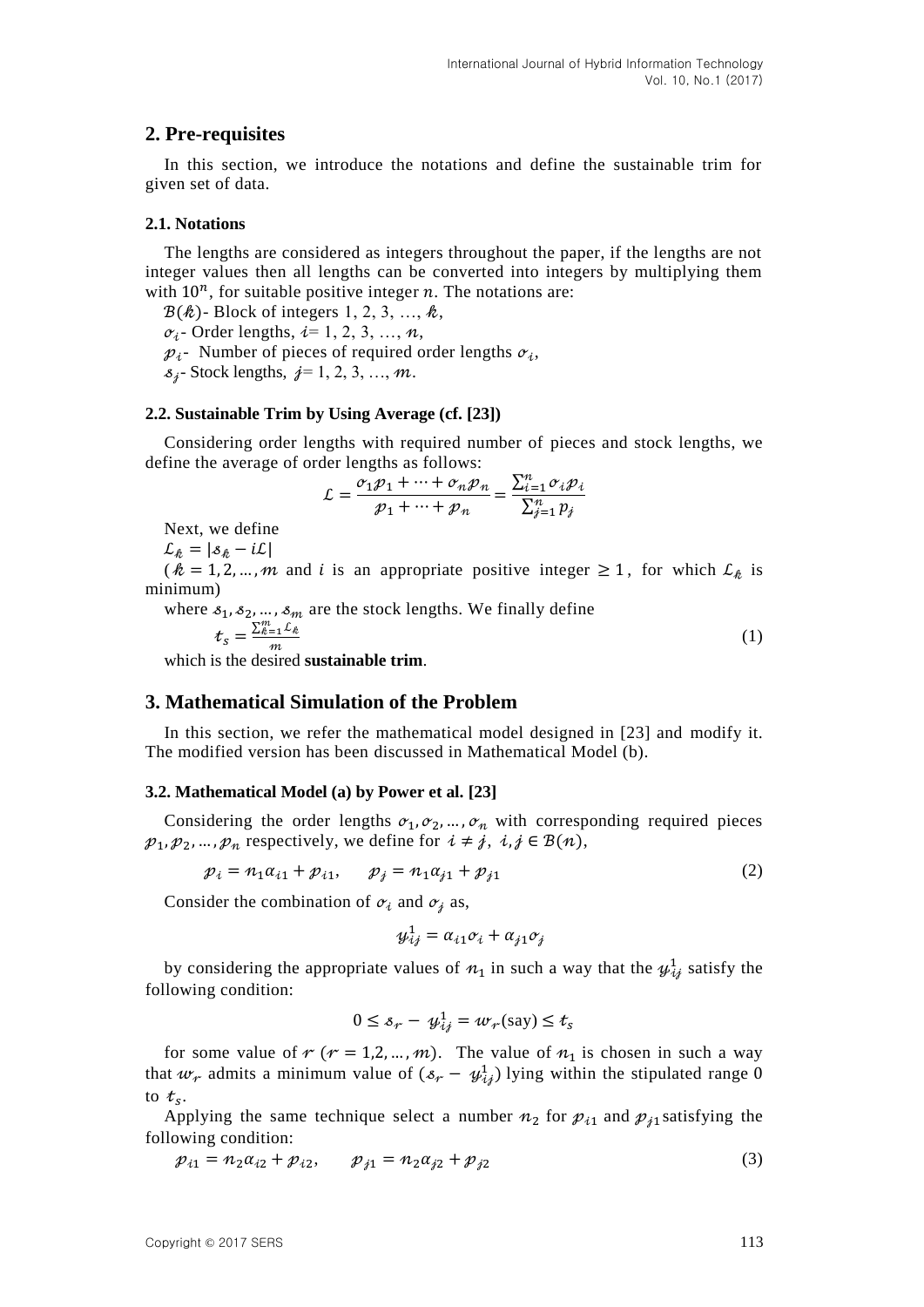$$
\begin{aligned} \psi_{ij}^2 &= \alpha_{i2}\sigma_i + \alpha_{j2}\sigma_j\\ 0 &\le \delta_\omega - \psi_{ij}^2 = \omega_\omega(\text{say}) \le \end{aligned}
$$

$$
\leq \mathcal{S}_{\omega} - \mathcal{Y}_{ij} = w_{\omega}(\text{say}) \leq t_s
$$

for some value of  $\omega$  ( $\omega = 1, 2, ..., m$ ). The value of  $n_2$  is chosen in such a way that  $w_{\omega}$  admits a minimum value of  $(s_{\omega} - \psi_{ii}^2)$  lying within the range 0 to  $t_s$ .

Proceeding this way, we finally define

$$
p_{i,z-1} = n_z \alpha_{iz} + p_{iz}, \quad p_{j,z-1} = n_z \alpha_{jz} + p_{jz}
$$
 (4)

This process will continue till either  $p_{iz} = 0$  or  $p_{iz} = 0$  and in view of (2) - (4), we get the recurrence relations for  $p_i$  and  $p_i$  as follows:

$$
p_i = \sum_{k=1}^{z} n_k \alpha_{ik} + p_{iz}, \quad \alpha_{ik} > \alpha_{i,k+1}
$$
 (5)

$$
\mathcal{P}_j = \sum_{k=1}^z n_k \alpha_{jk} + \mathcal{P}_{jz}, \quad \alpha_{jk} > \alpha_{j,k+1} \tag{6}
$$

$$
p_{\mu z} = n_{z+1} a_{\mu, z+1} + p_{\mu, z+1}, \quad (p_{\mu, z+1} < \delta_{\mu, z+1}) \tag{7}
$$

where  $\mu = i$  or j. In order to minimize the wastage, the positive integers  $n_k$ ,  $\alpha_{ik}$ ,  $\alpha_{ik}$  may be chosen in accordance with the stock length.

Using the relations (5)-(7), we now define the combinations:

$$
\begin{aligned} \n\mathbf{y}_{ij}^{\tau} &= \alpha_{ir} \sigma_i + \alpha_{jr} \sigma_j \\ \n\mathbf{y}_{\mu}^{z+1} &= \alpha_{\mu, z+1} \sigma_{\mu}, \n\end{aligned} \tag{8}
$$

$$
\mathcal{Y}_{\mu}^{z+2} = \mathcal{P}_{\mu,z+1} \mathcal{O}_{\mu},\tag{9}
$$

where  $\mu = i$  or j and  $r = 1, 2, ..., z$ .

We define the sets of the combinations as follows:

$$
\mathcal{Y} = \{ \psi_{ij}^r, \psi_{\mu}^{z+1}, \psi_{\mu}^{z+2} : \psi_{ij}^r, \psi_{\mu}^{z+1}, \psi_{\mu}^{z+2} \le s_m \}
$$
(10)

and 
$$
\mathcal{Y}_k^{\tau} = \{ \psi_{ij}^{\tau}, \psi_{\mu}^{z+1}, \psi_{\mu}^{z+2} : 0 < [s_k - (\psi_{ij}^{\tau}/\psi_{\mu}^{z+1}/\psi_{\mu}^{z+2})] < t_s
$$
 (11)

$$
r=1,2,...,z
$$

### **3.2. Proposed Mathematical Model (b)**

Referring relations (5) and (6), let if possible  $p_{iz} = 0$  and  $p_{iz} \neq 0 \Rightarrow p_i > p_i$ . Denote  $p_i - p_i = p'_i$  which is the number of pieces of order length  $\sigma_i$  is left to cut. It is clear from Mathematical Model (a) (cf. relations (8) and (9)) that the cutting of single order length  $\sigma_i$  is continued till the  $p'_i$  is exhausted.

Instead of cutting a single order length  $\sigma_i$ , in our rectified version, we now consider  $\sigma_i$  with  $p'_i$ with the remaining set of data  $\mathfrak{o}_1, \mathfrak{o}_2, \ldots, \mathfrak{o}_{j-1}, \mathfrak{o}_{j+1}, \ldots, \mathfrak{o}_{i-1}, \mathfrak{o}_{i+1}, \ldots, \mathfrak{o}_n$  with required number of pieces  $p_1, p_2, ..., p_{j-1}, p_{j+1}, ..., p_{i-1}, p_{i+1}, ..., p_n$ . Hence, our new data is

$$
\sigma_1, \sigma_2, \dots, \sigma_{j-1}, \sigma_j, \sigma_{j+1}, \dots, \sigma_{i-1}, \sigma_{i+1}, \dots, \sigma_n \longrightarrow \text{Order lengths}
$$

 $p_1, p_2, ..., p_{i-1}, p'_i, p_{i+1}, ..., p_{i-1}, p_{i+1}, ..., p_n$   $\rightarrow$  Required number of pieces of above respective order lengths

Applying the similar technique as described in Mathematical Model (a) up-to the step (6), we continue the process until a single order length may be left to cut. In this case, we follow the procedure described in (8) and (9) of Mathematical Model (a).

# **4. Heuristic Approach for Cutting**

In this section, we have discussed cutting plans for mathematical model (a) and mathematical model (b). We present the algorithms for: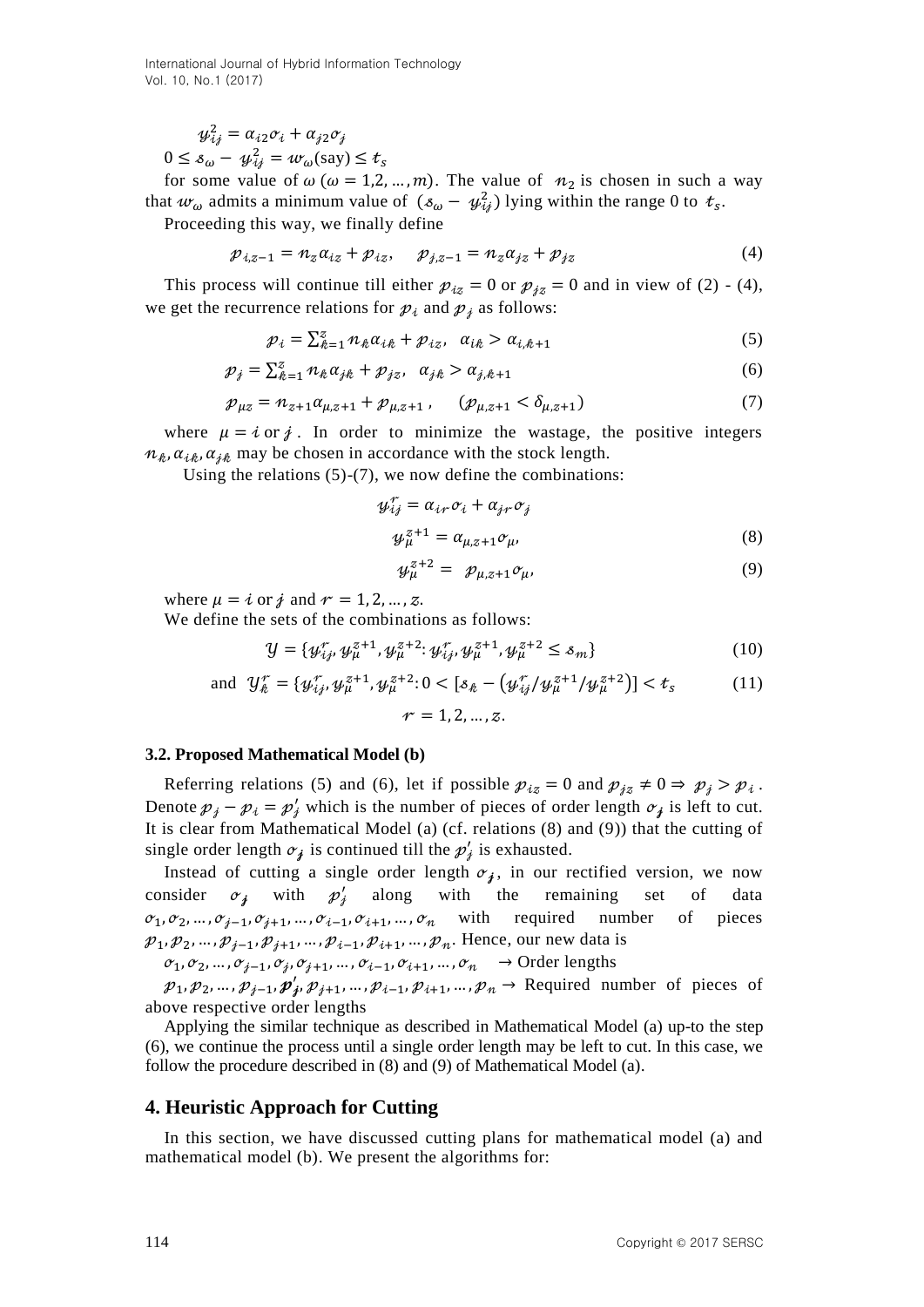- The computation of sustainable trim.
- Mathematical model (a),
- Modified version of cutting plan for Mathematical Model (b).

#### **4.1. Cutting Plan for Mathematical Model (a)**

It has been noticed practically that with the preference of starting from the largest order length to the smaller one, the cutting process has been executed in general as the smaller order lengths left behind can be combined easily amongst them such that one can get the minimum trim loss.

#### Cutting of  $\sigma_n$ :

Setting  $r = 1$ , we first consider  $\psi_{n,i}^1 \in \mathcal{Y}_{k}^1$  for fixed n, and arbitrary j and, choose  $y_{ni}^1$  as:

$$
|\psi_n| = \max_{j \in B(n)_{\sim n}} \psi_{nj}^1
$$

such that  $|\psi_n| \leq s_j$  for some  $j \in B(m)$ .

Now, there are sets  $y_n^1, y_\zeta^1, y_\zeta^1, ...$  containing  $|y_n|$  which are associated with  $s_n$ ,  $s_\zeta$ ,  $s_\zeta$ , ... and we choose the set  $\mathcal{Y}_n^1$  which corresponds to the smallest stock length  $s_n$ . Referring (11), we get

$$
\psi_{nj}^1 = \alpha_{n1}\sigma_n + \alpha_{j1}\sigma_j \quad \text{for} \quad j \in \mathcal{B}(n)_{\sim n}.
$$

Referring relation (2), it may be noted that  $n_1 \alpha_{n_1}$  pieces of  $\sigma_n$  and  $n_1 \alpha_{i_1}$ pieces of  $\sigma_i$  may be considered to cut by cutting  $n_1$  bars of available stock  $s_n$ . The main objective of our cutting process is to finish first the cutting of  $\sigma_n$  and  $\sigma_i$ . During this cutting procedure the following cases may occur:

Case 1. Either (a) 
$$
\mathcal{p}_n - n_1 \cdot \alpha_{n1} < \alpha_{n1}
$$
 or (b)  $\mathcal{p}_j - n_1 \alpha_{j1} < \alpha_{j1}$  or (c) (a) and (b) may hold together. Referring relation (11), consider

$$
\psi_{ni}^2 = \alpha_{n2}\sigma_n + \alpha_{j2}\sigma_j \qquad \text{(fixed } j\text{)}
$$

By the definition of  $\mathcal{Y}_{\ell}^{\gamma}$ , corresponding to each  $\mathcal{Y}_{n}^{2}, \mathcal{Y}_{\ell}^{2}, \mathcal{Y}_{\ell}^{2}$ , ..., the stock lengths  $s_n$ ,  $s_\zeta$ ,  $s_\xi$ , ... respectively are being considered and  $\psi_{ni}^2 \in \mathcal{Y}_n^2$  or  $\mathcal{Y}_\zeta^2$  or  $\mathcal{Y}_\zeta^2$  or ... We select  $\mathcal{Y}^2_{\zeta}$ (say) corresponding to the smallest stock length  $s_{\zeta}$ . Referring relation (3), it may be noted that  $n_2 \alpha_{n_2}$  more pieces of  $\sigma_n$  and  $n_2 \alpha_{i_2}$  more pieces of  $\sigma_i$  have been cut from  $n_2$  bars of stock length  $s_7$ . The process will continue till either  $p_n$  or  $p_i$  is completely exhausted *i.e.* either  $p_n$  or  $p_i$  is of the form

$$
p_n = \sum_{k=1}^z n_k \alpha_{ik} \text{ or } p_j = \sum_{k=1}^z n_k \alpha_{jk}.
$$

Let if possible  $p_n = \sum_{k=1}^{z} n_k \alpha_{ik}$  holds, then  $p_j$  would be of the form

$$
\mathcal{P}_j = \sum_{k=1}^z n_k \alpha_{jk} + \mathcal{P}_{jz} \tag{12}
$$

Relation (12) shows that  $p_{jz}$  more pieces of order length  $\sigma_j$  are left to cut. We now express  $p_{iz}$  as

$$
p_{jz} = n_{z+1} \alpha_{j,z+1} + p_{j,z+1} (p_{j,z+1} < \alpha_{j,z+1}).
$$

Referring the relation (8), we consider

$$
\mathcal{Y}_j^{z+1} = \alpha_{j,z+1} \sigma_j
$$

Now,  $\psi_i^{z+1} \in \mathcal{Y}_n^{z+1}$  or  $\mathcal{Y}_i^{z+1}$  or  $\mathcal{Y}_i^{z+1}$  or ... and corresponding to each  $\mathcal{Y}_n^{z+1}, \mathcal{Y}_n^{z+1}, \mathcal{Y}_n^{z+1}, \dots$  the stock lengths  $s_n, s_{\zeta}, s_{\xi}, \dots$  respectively are being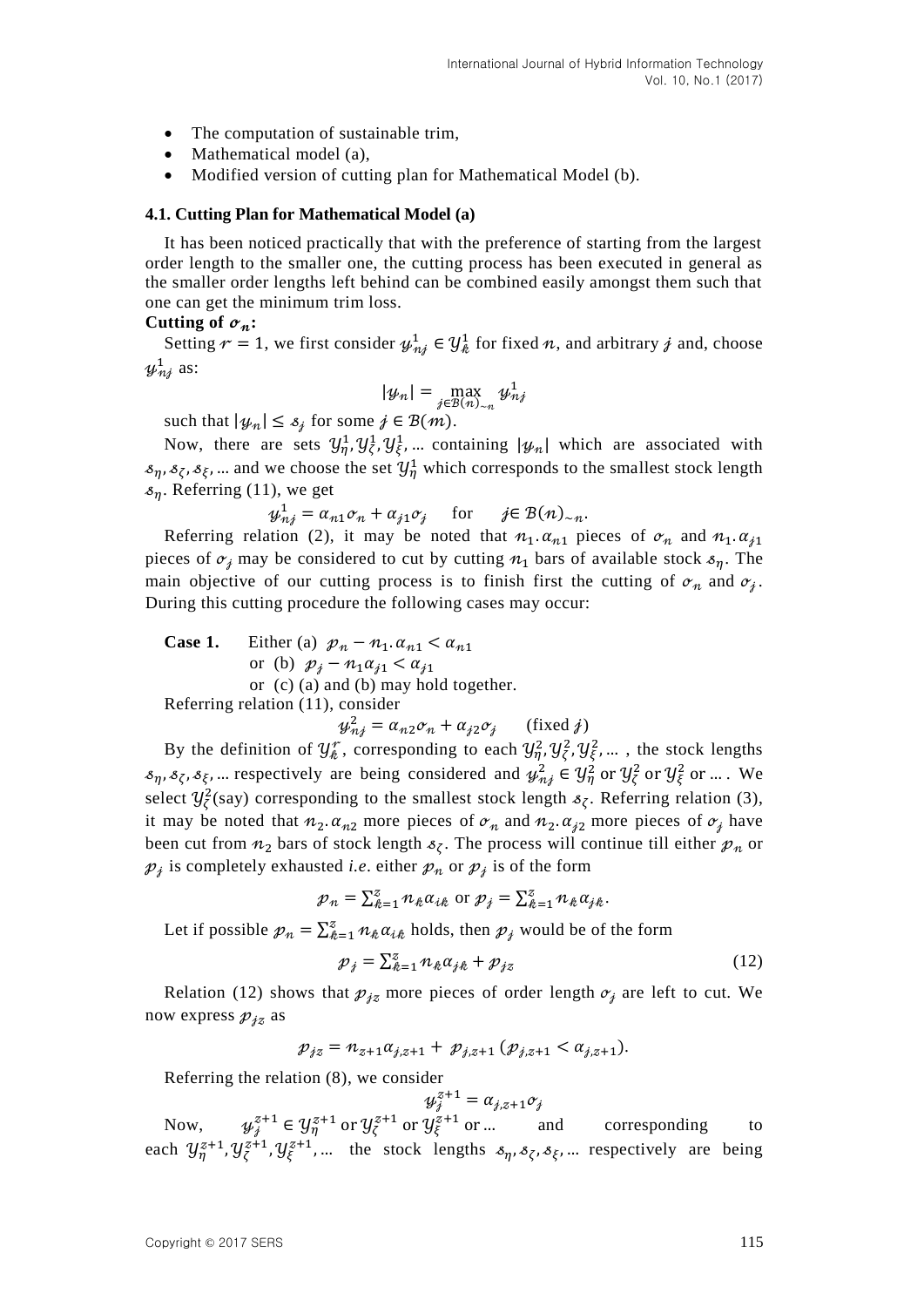considered. Now, we choose  $\mathcal{Y}_{\xi}^{z+1}$  which corresponds the smallest stock length  $s_{\xi}$ . Referring (5) - (7), it may be noted that  $p_{j,z+1}$  pieces of  $\sigma_j$  are remain to cut out of  $p_i$ . Considering  $p_{i \times 1}$  in place of  $p_{i \times 2}$ , the process may be continued till (s  $p_{i,z+\theta}$ , for some k and  $\theta$  is positive (k and  $\theta$  are positive integers). We next choose the stock length  $s_t$  such that  $s_t - \mathcal{p}_{i,z+\theta} \mathcal{O}_i$ , is minimum. In view of aforesaid, cutting of the order length  $\sigma_i$  is completed.

**Remark:** At the last stage of cutting process, if  $p_{i,z+\theta}$  pieces of order length  $\sigma_i$ are left to cut but the difference  $s_t - \mathcal{p}_{j,z+\theta} c_j$  exceeds the bound  $t_s$  of sustainable trim, we are compel to cut it.

**Case 2.** Either (a)  $p_n = n_1 \alpha_{n1}$  or (b)  $p_j = n_1 \alpha_{j1}$  or (c) both (a) and (b) hold together. When (c) holds then cutting of order lengths  $\sigma_n$  and  $\sigma_i$  is exhausted by cutting  $n_1$  bars of the stock length  $s_n$ .

Considering order lengths  $\sigma_n$  and  $\sigma_i$ , we are now in a position to calculate the trim loss  $t'_{r_1}$ :

$$
t'_{r_1} = (s_{\eta} - \psi_{n,j}^1) n_1 + (s_{\zeta} - \psi_{n,j}^2) n_2 + \cdots
$$
  
= 
$$
\sum_{r=1}^{z} (s_{\ell} - \psi_{n,j}^r) n_r + (s_{\ell} - \mathcal{P}_{j,z+1} \sigma_j) \quad ; \quad \ell = \eta, \zeta, \dots
$$

Thus, the cutting of  $\sigma_n$  and  $\sigma_i$  is totally exhausted. The rest of order lengths are now arranged in ascending order  $\sigma_1, \sigma_2, ..., \sigma_N$  (say) with respect to their lengths. We first consider

$$
|\psi_{\mathcal{N}}| = \max_{j \in \mathcal{B}(\mathcal{N})_{\sim \mathcal{N}}} \psi^1_{\mathcal{N}j} \ \ , j \in \mathcal{B}(\mathcal{N})_{\sim \mathcal{N}}
$$

such that  $|\psi_N| \leq s_i$  for some  $j \in B(m)$ .

Proceeding in a similar manner, we get

$$
t'_{r_2} = \sum_{r=1}^{r} (s_{\ell} - y^{r}_{nj}) n_r + (s_{t} - p_{j,z+1} \sigma_j) \quad ; \quad \ell = \eta', \zeta', ...
$$

The process is continued till the cutting of last order length is over. We now define

$$
\mathcal{T} = t'_{r_1} + t'_{r_2} + \cdots
$$

With reference to sustainable trim  $t_s$ , the percentages of total trim lose may be computed easily by counting the total length of stock used for cutting process.

#### **Algorithm for sustainable trim**

| 1              | Insert <i>n</i> order lengths $\sigma_i$ 's with required number of pieces $p_i$ 's |
|----------------|-------------------------------------------------------------------------------------|
| 2              | Arrange $\sigma_i$ 's in ascending order w.r.t. their respective lengths            |
| 3              | Insert <i>m</i> stock lengths $s_k$ 's                                              |
| $\overline{4}$ | Arrange $s_k$ 's in ascending order w.r.t. their respective lengths                 |
| 5              | Let $L = \sum_{i=1}^n (\sigma_i * \mathcal{p}_i) / \sum_{i=1}^n \mathcal{p}_i$      |
| 6              | For $k = 1$ to m                                                                    |
| 7              | Int $i = 1, L_{32} = 0$                                                             |
| 8              | do                                                                                  |
| 9              | $\{i + +$ :                                                                         |
| 10             | $D_{\hat{\kappa}i} = \mathcal{S}_{\hat{\kappa}} - i * L$                            |
| 11             | If $D_{ki} < 0$                                                                     |
| 12             | $L_{\ell ij} = (-1) * D_{\ell ij}$                                                  |
| 13             | Else                                                                                |
| 14             | $L_{\ell i} = D_{\ell i}$                                                           |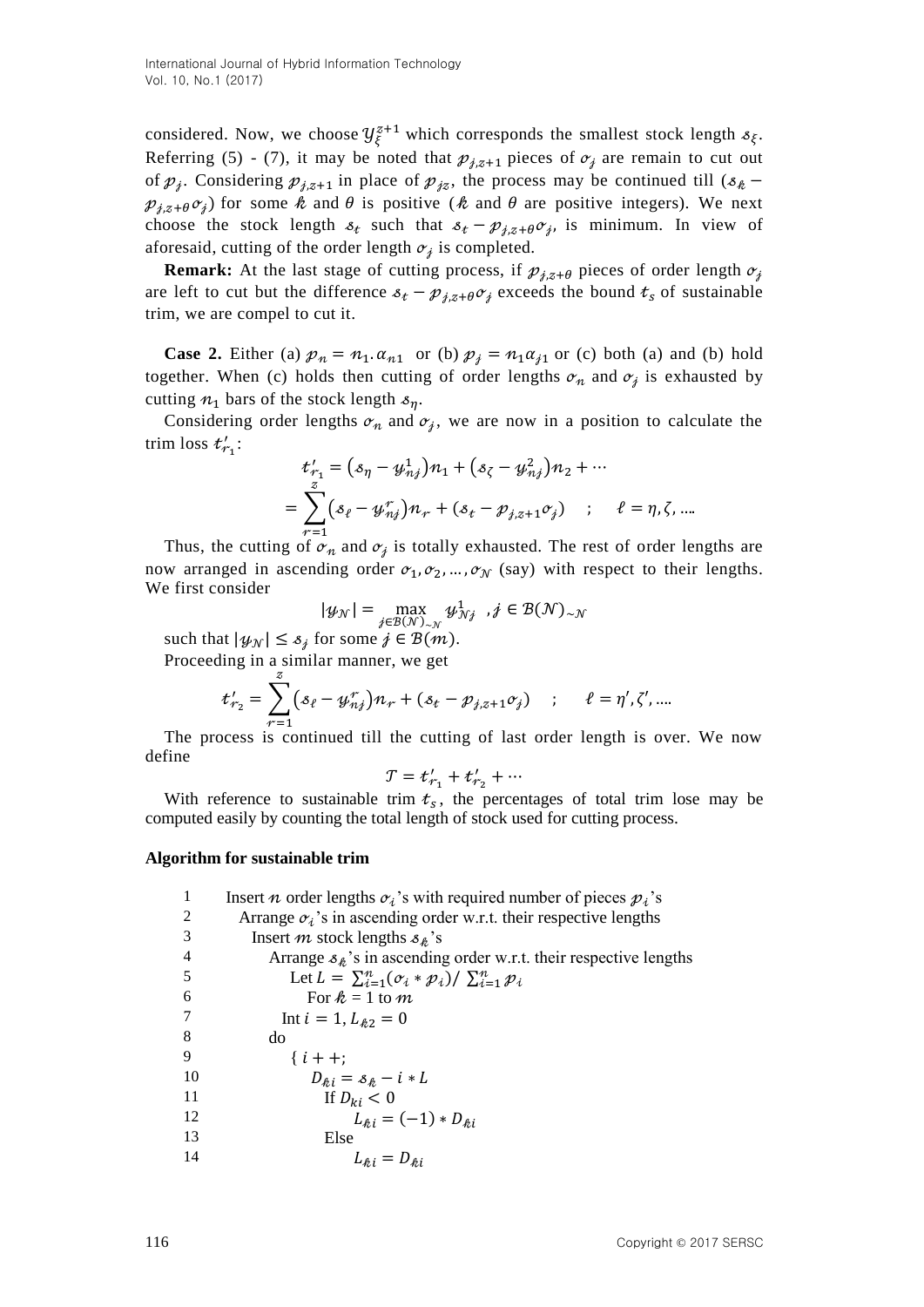```
15 End if (Line 11)
16 } 
17 while (L_{\hat{k}i} \ge L_{\hat{k},i+1})18 Let L_{ik} = L_{ki}19 Let t_s = (L_1 + L_2 + \dots + L_m)/m20 End For (Line 6)
```
#### **Algorithm for cutting plan**

1 Insert order lengths  $\alpha_i$ 's with required number of pieces  $p_i$ 's 2 Arrange  $\alpha_i$ 's in ascending order w.r.t. their respective lengths 3 Insert stock lengths  $s_k$ 's 4 Arrange  $s_k$ 's in ascending order w.r.t. their respective lengths<br>5 Consider sustainable trim  $t_c$ Consider sustainable trim  $t_s$ 6 For  $i=n$  to 1 7 For  $j = n - 1$  to 1 8 If  $i \neq j$ 9 Let  $b = \min\{\mathcal{p}_i, \mathcal{p}_j\}$ 10 Else goto Line 7 11 For  $n_1 = 1$  to b 12 For  $\alpha_{1i} = 1$  to  $p_i$ 13 For  $\alpha_{1i} = 1$  to  $p_i$ 14 Let  $\psi_i^1$ 15 For  $\hat{\mathcal{R}} = 1$  to  $\hat{\mathcal{M}}$ 16 If  $y_i^1$ 17 Else goto line 11 18 End If (Line 16) 19 If  $0 \le s_k - y_i^1$  $\boldsymbol{n}$ 20  $_{,\alpha_{1i}}\{\,s_{k}-y_{ij}^{1}\}$ 21 Calculate  $p_{i1} = p_i - n_1 * \alpha_{i1}$ ,  $p_{j1} = p_j - n_1 * \alpha_{j1}$ 22 Else goto line 11 23 End If (Line 19) 24 End For (Line 13) 25 End For (Line 12) 26 Calculate  $w_k^j = \min_{n_i} \{w_k^{n_1}\}\$ 27 Let  $w_k = n_1 * w_k^j$ 28 End For (Line 11) 29 Recall Line 8 to Line 28 30 Continue  $p_i = p_{i1}$  and  $p_i = p_{i1}$ 31 Break If  $(p_i = 0 \text{ or } p_i = 0)$  or  $(p_i = p_i = 0)$ 32 If  $p_i = 0$  or  $p_i = 0$ 33 Let  $p_{\mu} = p_i$  or  $p_i$ 34 Continue  $p_i = 0$  and  $p_i = p_u$ 35 Recall Line 8 to Line 30 36 Else goto line 6 (by excluding old  $p_i$  and  $p_i$ ) 37 Break If (conditions on Line 16 or Line 19 not hold) 38 Let  $p_i = p_\theta$ 39 For  $l = 1$  to  $p_{\theta}$ 40  $y_l = l * \sigma_i$ 41 For  $k = 1$  to m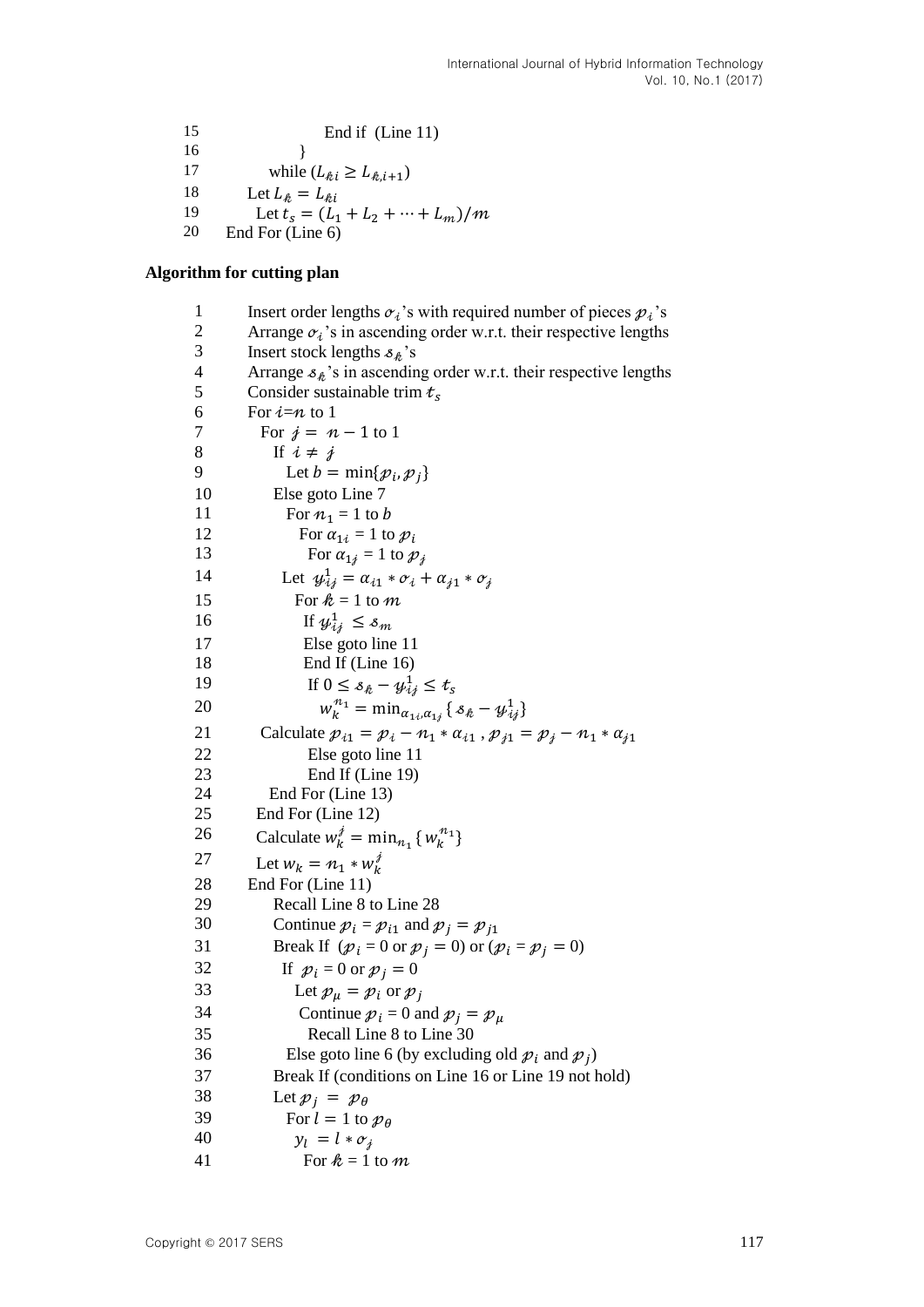International Journal of Hybrid Information Technology Vol. 10, No.1 (2017)

| 42 | Calculate $t_{kl} = s_k - y_l$       |
|----|--------------------------------------|
| 43 | Let $t_k^l = \min_k \{t_{kl}\}\$     |
| 44 | End For (Line 41)                    |
| 45 | Calculate $t_k = \min_i \{ t_k^l \}$ |
| 46 | Let $p_i = p_i - l$                  |
| 47 | Break if $p_i = 0$                   |
| 48 | End For (Line 39)                    |
| 49 | End For (Line 7)                     |
| 50 | End For (Line 6)                     |

### **4.2. Cutting Plan for Proposed Mathematical Model (b)**

Under this plan of cutting, we follow the process as described in the Mathematical Model (a) up-to the step (12). It may be noted that up-to this stage of cutting the order length  $\sigma_i$  and  $\sigma_j$  were under consideration. Let all the pieces of  $\sigma_i$ have been exhausted and  $p_{iz}$  pieces of the order length  $\sigma_i$  are left to cut.

Instead of cutting order length  $\sigma_i$  separately as described in section 4.1, we club it to the remaining data and tackle our problem  $\sigma_1, \sigma_2, ..., \sigma_{i-1}, \sigma_i, \sigma_{i+1}, ..., \sigma_{i-1}, \sigma_{i+1}, ..., \sigma_n$  order lengths for which the number of pieces to cut are  $p_1, p_2, ..., p_{j-1}, p_{jz}, p_{j+1}, ..., p_{i-1}, p_{i+1}, ..., p_n$ .

The process is continued till at most one order length is left to cut and it would be completely cut by the process described after (12) in Mathematical Model (a).

#### **Algorithm for cutting plan**

- 1 Insert *n* order lengths  $\alpha_i$ 's with required number of pieces  $p_i$ 's
- 2 Arrange  $\sigma_i$ 's in ascending order w.r.t. their respective lengths
- 3 Insert m stock lengths  $s_k$ 's
- 4 Arrange  $s_k$ 's in ascending order w.r.t. their respective lengths
- 5 Consider sustainable trim  $t_s$

6 For  $i=n$  to 1 7 For  $j = n - 1$  to 1 8 If  $i \neq j$ 9 Let  $b = \min\{\mathcal{p}_i, \mathcal{p}_i\}$ 10 Else goto Line 6 11 For  $n_1 = 1$  to b 12 For  $\alpha_{1i} = 1$  to  $p_i$ 13 For  $\alpha_{1i} = 1$  to  $p_i$ 14 Let  $y_i^1$ 15 For  $k = 1$  to m 16 If  $y_i^1$ 17 Else go to line 11 18 End If (Line 16) 19 If  $0 \le s_k - y_i^1$ 20  $\boldsymbol{n}$  $_{,\alpha_{1i}}\{\,s_{k}-y_{ij}^{1}\}$ 21 Calculate  $p_{i1} = p_i - n_1 * \alpha_{i1}$ ,  $p_{j1} = p_j - n_1 * \alpha_{j1}$ 22 Else go to line 11 23 End If (Line 19) 24 End For (Line 13) 25 End For (Line 12)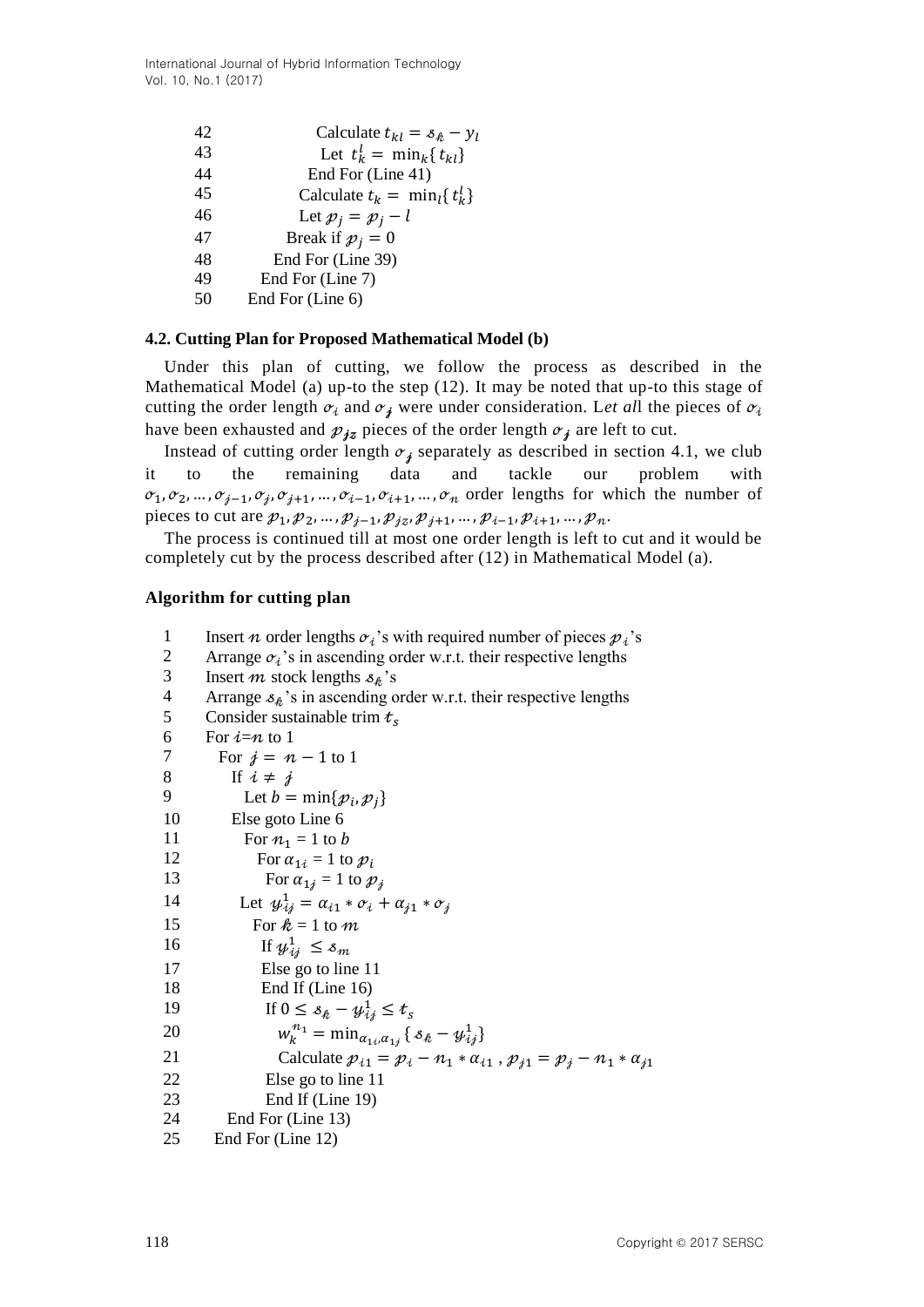26 Calculate  $w_k^j = \min_{n_1} \{w_k^{n_1}\}$ 27 Let  $w_k = n_1 * w_k^j$ 28 End For (Line 11) 29 Continue  $p_i = p_{i1}$  and  $p_j = p_{j1}$ 30 Recall the process Line 8 to Line 28 31 Break If  $(p_i = 0 \text{ or } p_j = 0)$  or  $(p_i = p_j = 0)$ 32 If  $p_i = 0$  or  $p_j = 0$ 33 Let  $p_{\mu} = p_i$  or  $p_j$ 34 Continue  $p_i = p_\mu$  and for another value of  $p_i$  goto line 6 35 Recall the process Line 6 to Line 28 36 Else goto line 5 (by excluding old  $p_i$  and  $p_i$ ) 37 Break If (conditions on Line 16 or Line 19 not hold) 38 End For (Line 7) 39 Let  $p_i = p_\theta$ 40 For  $l = 1$  to  $p_{\theta}$ 41  $y_l = l * \sigma_i$ 42 For  $k = 1$  to m 43 Calculate  $t_{kl} = s_k - y_l$ 44 Let  $t_k^l$ 45 End For (Line 41) 46 Calculate  $t_k = \min_l \{t_k^l\}$ 47 Let  $p_i = p_i - l$ 48 Break if  $p_i = 0$ 49 End For (Line 39) 50 End For (Line 6)

# **5. Numeric Computation**

We consider the following sets of data for testing of algorithms and computation of total trim loss as discussed in Section 4.

Consider the available stock for data set-1 and data set-2:

### **Table 1. Stock for Data Set-1 and Data Set-2**

| <b>Stock lengths</b> | <b>Stock lengths</b> |
|----------------------|----------------------|
| 700                  | 1050                 |
| 750                  | 1100                 |
| 800                  | 1150                 |
| 850                  | 1200                 |
| 900                  | 1250                 |
| 950                  | 1300                 |
| 1000                 |                      |

**Data-1:**

# **Table 2. Data Set-1**

| <b>Order lengths</b> | Required pieces Order lengths Required pieces |  |
|----------------------|-----------------------------------------------|--|
| 115                  |                                               |  |
| 170                  |                                               |  |
| $\sqrt{210}$         |                                               |  |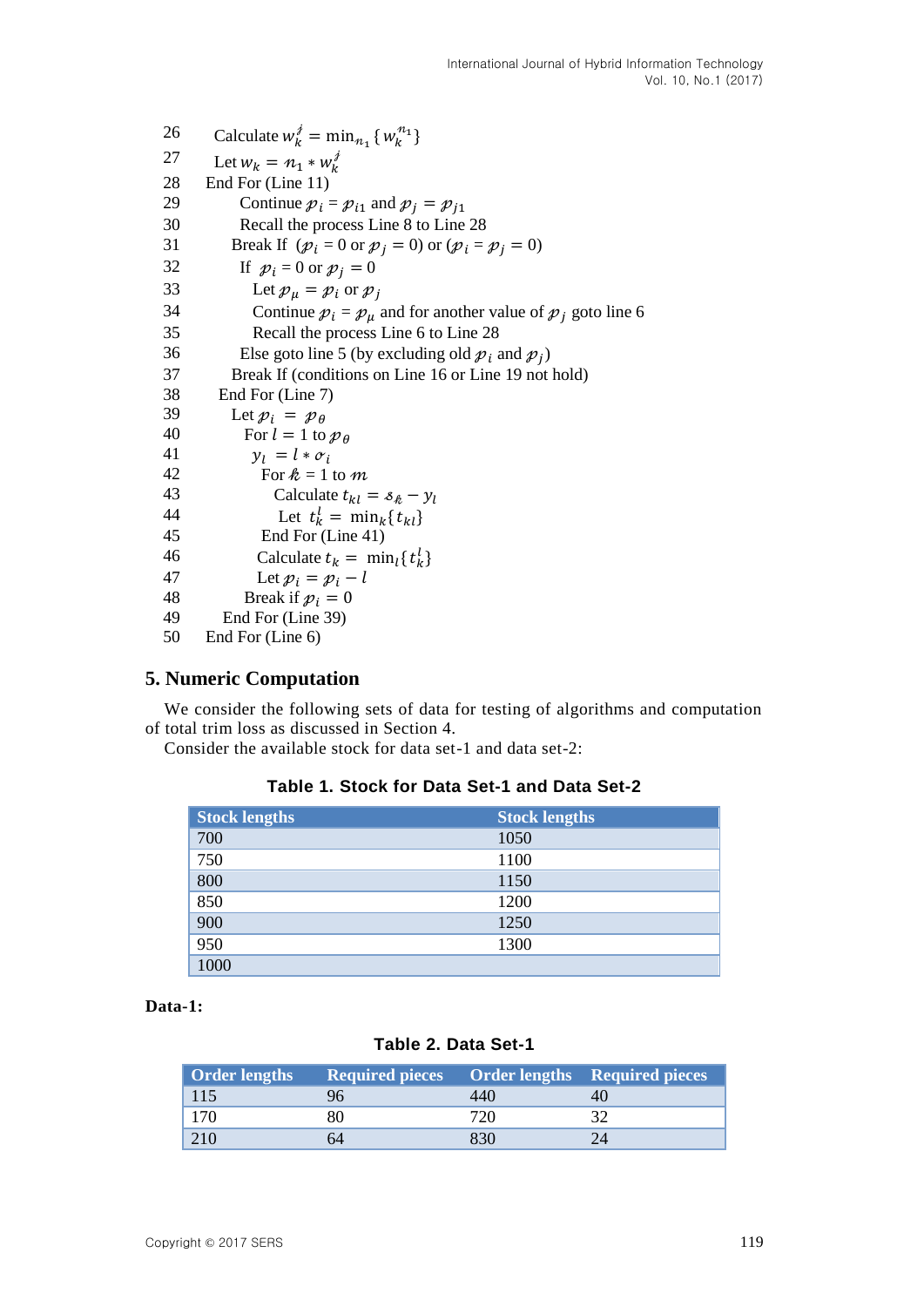Sustainable trim by using weighted means  $(t<sub>s</sub>)$  of **Data-1 is 50.1130** 

 By using the algorithm of Mathematical Model (a), we have calculated the total trim loss for Data set-1. Finally computed the total trim loss in percentage which is given by

$$
T_1 = 0.05888\%
$$

 Also, by using algorithm of Mathematical Model (b), we have calculated the total trim loss for Data set-1. Finally computed the total trim loss in percentage which is given by

$$
T_2 = 0.03105\ \%
$$

**Data-2:** 

| <b>Order lengths</b> | <b>Required pieces</b> | <b>Order lengths</b> | <b>Required pieces</b> |
|----------------------|------------------------|----------------------|------------------------|
| 310                  |                        | 640                  | 23                     |
| 660                  | 6                      | 750                  | 24                     |
| 800                  | 13                     | 400                  |                        |
| 890                  | 36                     | 230                  | 32                     |
| 550                  | 39                     | $460^\circ$          |                        |

### **Table 3. Data Set-2**

Sustainable trim by using weighted means  $(t<sub>s</sub>)$  of **Data-2 is 85.3854** 

 By using the algorithm of Mathematical Model (a), we have calculated the total trim loss for Data set-2. Finally computed the total trim loss in percentage which is given by

$$
T_1 = 0.2128\%
$$

 Also, by using algorithm of Mathematical Model (b), we have calculated the total trim loss for Data set-2. Finally computed the total trim loss in percentage which is given by

$$
T_2 = 0.0065\%
$$

### **Table 4. Comparison of Two Approaches**

| Data Set   | Trim loss of model (a) | Trim loss of model (b) |
|------------|------------------------|------------------------|
| Data set-1 | 0.05888 %              | $0.03105\%$            |
| Data set-2 | $0.2128\%$             | $0.0065\%$             |

# **6. Conclusion**

Mathematical Model (a) which was described in [23] has been designed in such a way that it covers the constraints of space and minimization of manpower. The modified Mathematical Model (b) described in the present paper detains the characterization of Mathematical Model (a) with modification. It may be noted significantly that the modified version of Mathematical Model reduces the trim loss up-to high extent.

# **Acknowledgments**

This work was supported by DSA-I grant no. F.510/3/DSA/2013 (SAP-I) of University Grants Commission, New Delhi, India. The third author worked under National Fellowship for Ph.D., awarded by University Grants Commission, New Delhi, India. The last author worked on this paper under the Dr. D.S. Kothari Postdoctoral Fellowship awarded by University Grants Commission, New Delhi, India. The authors would like to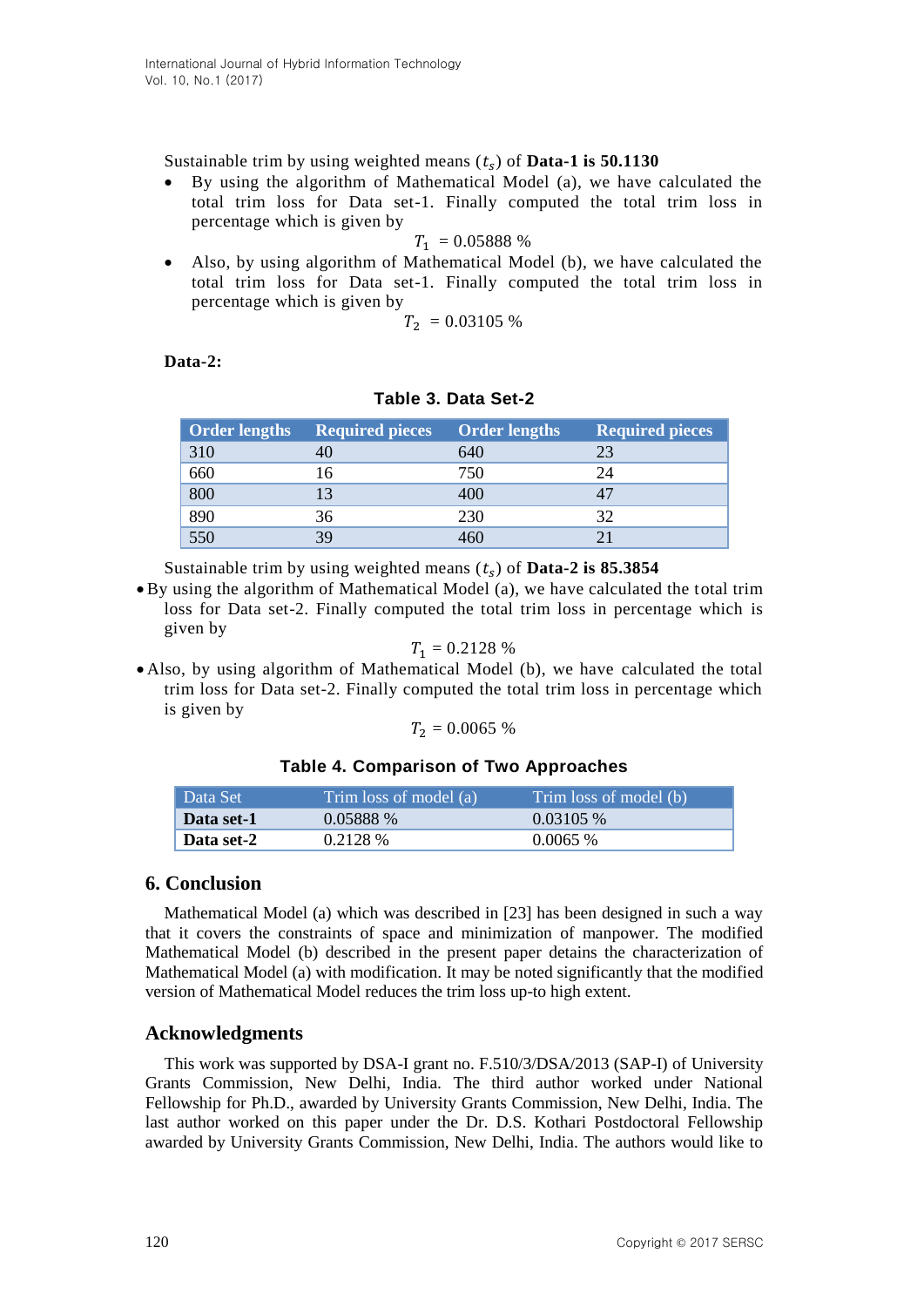thank KEC international for extending their co-operation to study the practical implementation of 1D-CSP in the company and provided the data.

#### **References**

- [1] C. Arbib and F. Marinelli, "On cutting stock with due dates", Omega, vol. 46, **(2014)**, pp. 11–20.
- [2] G. Belov and G. Scheithauer, "A cutting plane algorithm for the one-dimensional cutting stock problem with multiple stock lengths", European Journal of Operational Research, vol. 141, **(2002)**, pp. 274-294.
- [3] G. Belov and G. Scheithauer, "A branch-and-cut-and-price algorithm for one-dimensional stock cutting and two-dimensional two-stage cutting", European Journal of Operational Research, vol. 171, **(2006)**, pp. 85-106.
- [4] Y. Cui, Y. P. Cui and Z. Zhao, "Pattern set generation algorithm for one-dimensional multiple stock sizes cutting stock problem", Engineering Optimization, vol. 47, **(2015)**, pp. 1289-1301.
- [5] Y. Cui, C. Zhong and Y. Yao, "Pattern-set generation algorithm for one-dimensional cutting stock problem with setup cost", European Journal of Operational Research, vol. 243, **(2015)**, pp. 540-546.
- [6] Y. Cui, "Heuristic for the cutting and purchasing decisions of multiple metal coils", Omega, vol. 46, **(2014)**, pp. 117–125.
- [7] Y. P. Cui and T. Tang, "Parallelized sequential value correction procedure for one dimensional cutting stock problem with multiple stock lengths", Engineering Optimization, vol. 46, **(2014)**, pp. 1352-1368.
- [8] A. C. Dikili, E. Sarioz and N. A. Pek, "A successive elimination method for one-dimensional stock cutting problems in ship production", Ocean Engineering, vol. 31, **(2007)**, pp. 1841-1849.
- [9] A. C. Dikili and B. Barlas, "A generalized approach to the Solution of one-dimensional stock-cutting problem for small shipyards", Journal of Marine Science and Technology, vol. 19, **(2011)**, pp. 368-376.
- [10] H. Dyckhoff, "A new linear programming approach to the cutting-stock problem", Operations Research, vol. 29, **(1981)**, pp. 1092-1104.
- [11] M. Garraffa, F. Salassa, W. Vancroonenburg, G. V. Berghe and T. Wauter, "The one‐dimensional cutting stock problem with sequence‐dependent cut losses", International Transactions in Operations Research, vol. 23, **(2016)**, pp. 5-24.
- [12] P. Gilmore and R. Gomory, "A linear programming approach to the cutting stock problem", Operations Research, vol. 9, **(1961)**, pp. 848-859.
- [13] P. Gilmore and R. Gomory, "A linear programming approach to the cutting stock problem part-II", Operations Research, vol. 11, **(1963)**, pp. 863-888.
- [14] J. Gondzio, P. González-Brevis and P. Munari, "New developments in the primal–dual column generation technique", European Journal of Operational Research, vol. 224, **(2013)**, pp. 41–51.
- [15] M. Gradisar, G. Resinovic and M. Kljajic, "Evaluation of algorithms of one-dimensional cutting", Computer & Operations Research, vol. 29, **(2002)**, pp. 1207-1220.
- [16] M. Gradisar, J. Erjavec and L. Tomat, "One-dimensional cutting stock optimization with usable leftover: a case study of low stock-to-order ratio", International Journal of Decision Support System Technology, vol. 3, **(2011)**, pp. 54-66.
- [17] M. Gradisar, J. Jesenko and G. Resinovic, "Optimization of roll cutting in clothing industry", Computer & Operations Research, vol. 24, **(1997)**, pp. 945-953.
- [18] R. W. Haessler and M. A. Vonderembse, "A procedure for solving the master slab cutting stock problem in the steel industry", AIIE Transactions, vol. 11, **(1979)**, pp. 160-165.
- [19] A. Hinxman, "The trim loss and assortment problem: A Survey", European Journal of Operations Research, vol. 5, **(1980)**, pp. 8-18.
- [20] L. V. Kantorovich, "Mathematical methods of organizing and planning production", Management Science, vol. 6, **(1960)**, pp. 363-422.
- [21] H. C. Lu and Y. H. Huang, "An efficient genetic algorithm with a corner space algorithm for a cutting stock problem in the TFT-LCD industry", European Journal of Operational Research, vol. 246, **(2015)**, pp. 51-65.
- [22] A. Mobasher and A. Ekici, "Solution approaches for the cutting stock problem with setup cost", Computers & operations research, vol. 40, **(2013)**, pp. 225-235.
- [23] P. L. Powar, V. Jain, M. Saraf and R. Vishwakarama, "One-Dimensional Cutting Stock Problem (1D-CSP) with First Order Sustainable Trim: A Practical Approach", International Journal of Computer Science Engineering and Information Technology Research, vol. 3, **(2013)**, pp. 227-240.
- [24] H. Stadtler, "A one-dimensional cutting problem in the aluminum industry and its solution", European Journal of Operational Research, vol. 44, **(1990)**, pp. 209-223.
- [25] P. Trkman and M. Gradisar, "One-dimensional cutting stock optimization in consecutive time periods", European Journal of Operational Research, vol. 179, **(2007)**, pp. 291-301.
- [26] P. Vance, "Branch-and-price algorithms for the one-dimensional cutting stock problem", Computational Optimization and Applications, vol. 9, **(1998)**, pp. 211-228.
- [27] F. Vanderbeck, "On Dantzig-Wolfe decomposition in integer programming and ways to perform branching in a branch-and-price algorithm", Operation Research, vol. 48, pp. 111-128.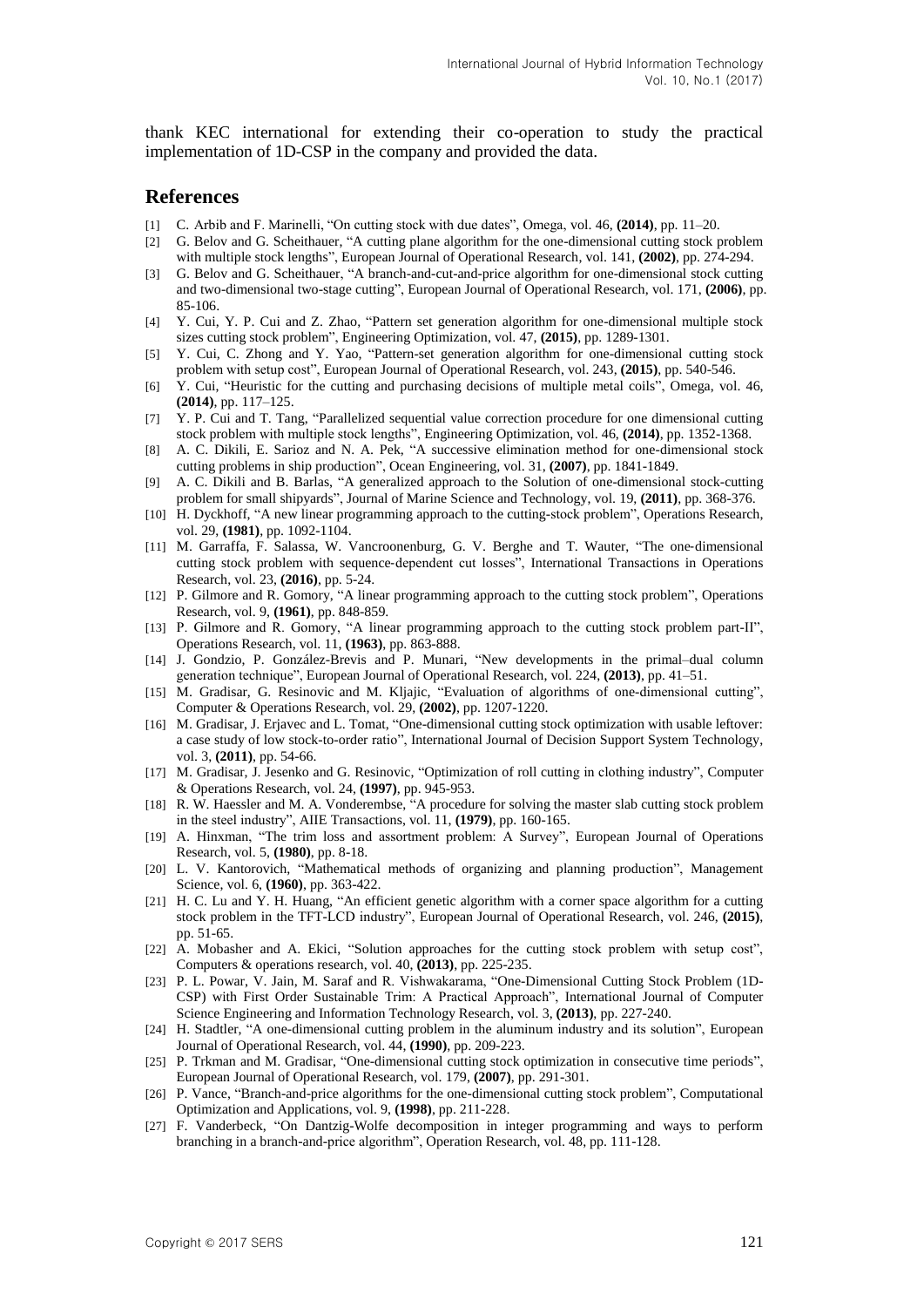International Journal of Hybrid Information Technology Vol. 10, No.1 (2017)

- [28] G. Wäscher, H. Hauβner and H. Schumann, "An improved typology of cutting and packing problems", European Journal of Operational Research, vol. 183, **(2007)**, pp. 1109–1130.
- [29] B. J. Wagner, "A genetic algorithm solution for one-dimensional bundled stock cutting", European Journal of Operational Research, vol. 117, **(1999)**, pp. 368-381.

#### **Authors**



**P. L. Powar**, she received her M.Sc. and Ph.D. in Mathematics form Rani Durgavati University, Jabalpur, India. Currently, she is a Professor in Deparment of Mathematics and Computer Science, Rani Durgavati University, Jabalpur, India. Her research areas are Cutting Stock Problem, Spline Approximation Theory, Finite Element Methods and Topology.



**Ravi Vishwakarma**, he received his M.Sc. and M.Phil in Mathematics from Rani Durgavati University, Jabalpur, India. Currently, he is persuing Ph.D. and is a National Junior Research Fellow by UGC, New Delhi, India in Deparment of Mathematics and Computer Science, Rani Durgavati University, Jabalpur, India. His research area is Cutting Stock Problem.



**Chandrashekhar Meshram**, he received the M.Sc and M.Phil degrees, from Pandit Ravishankar Shukla University, Raipur (C.G.) in 2007 and 2008, respectively and PhD from R.T.M. Nagpur University, Nagpur (M.S.) India. Presently he is Post-Doctoral Fellow under Dr. D S Kothari postdoctoral fellow New Delhi, India. His research interested in the field of Cryptography and its Application, Cutting Stock Problem, Statistics, Raga (Music and Statistics), Neural Network , Ad hoc Network, Number theory, Environmental chemistry, Mathematical modeling, Solid Mechanics and Chaos Theory. He is a member of International Association of Engineers (IAENG), Hong Kong, World Academy of Science, Engineering and Technology (WASET), New Zealand , Computer Science Teachers Association (CSTA), USA, Association for Computing Machinery (ACM), USA, International Association of Computer Science and Information Technology (IACSIT), Singapore, European Association for Theoretical Computer Science (EATCS), Greece, International Association of Railway Operations Research (IAROR), Netherland, International Association for Pattern Recognition (IAPR), New York , International Federation for Information Processing (IFIP) ,Austria, Association for the Advancement of Computing in Education (AACE),USA, International Mathematical Union (IMU) Berlin, Germany, European Alliance for Innovation (EAI), International Linear Algebra Society (ILAS) Haifa, Israel, Science and Engineering Institute (SCIEI), Machine Intelligence Research Labs (MIR Labs) , USA, Society: Intelligent Systems, KES International Association, United Kingdom, Universal Association of Computer and Electronics Engineers (UACEE), The Society of Digital Information and Wireless Communications (SDIWC) and Life –time member of Internet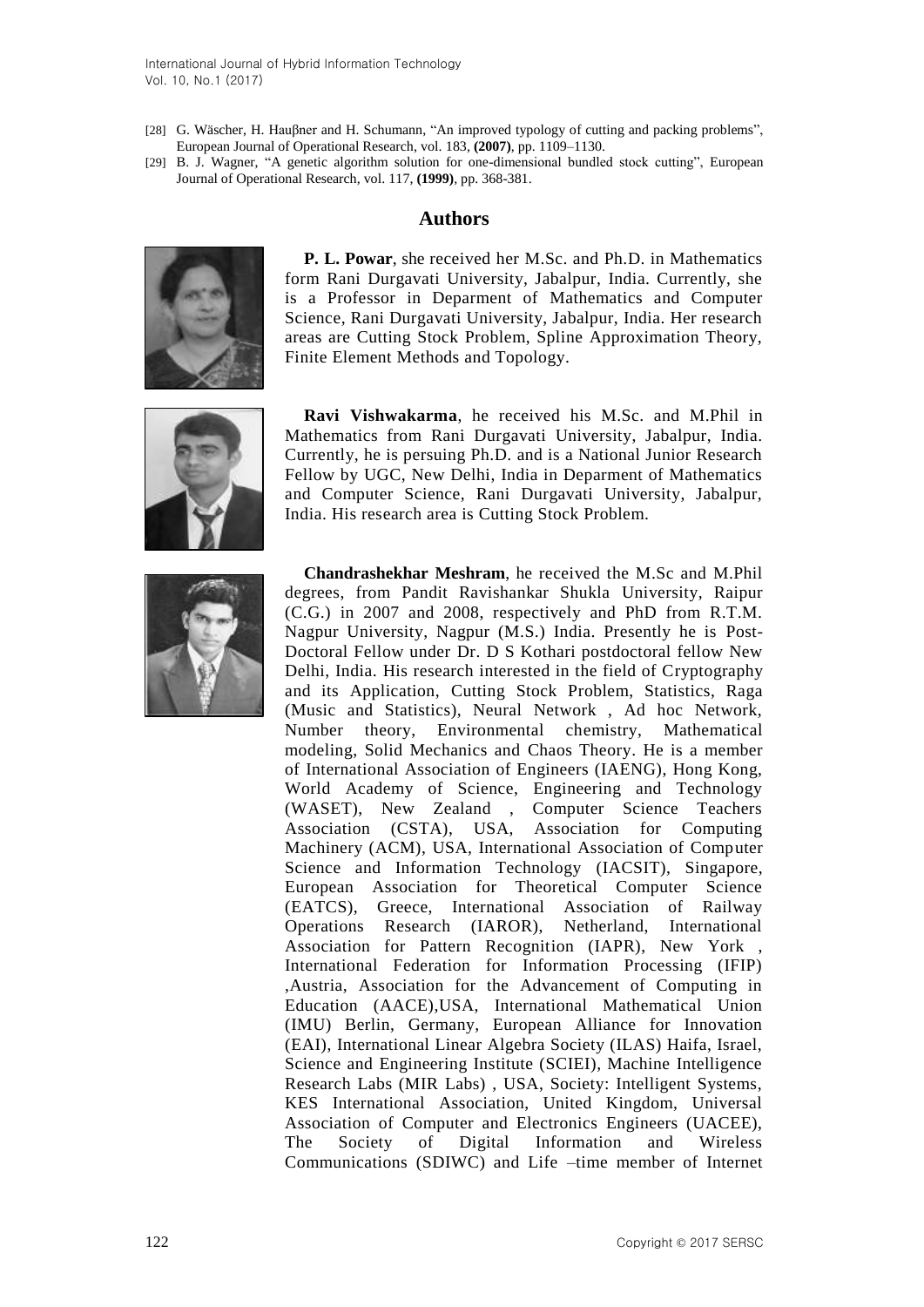Society (ISOC),USA ,Indian Mathematical Society , Cryptology Research Society of India and Ramanujan Mathematical Society of India (RMS) and editor in chief of IJRRWC, UK and managing editor of IJCMST, India. He is regular reviewer of sixty International Journals and International Conferences and published 60 papers in International and National journals.